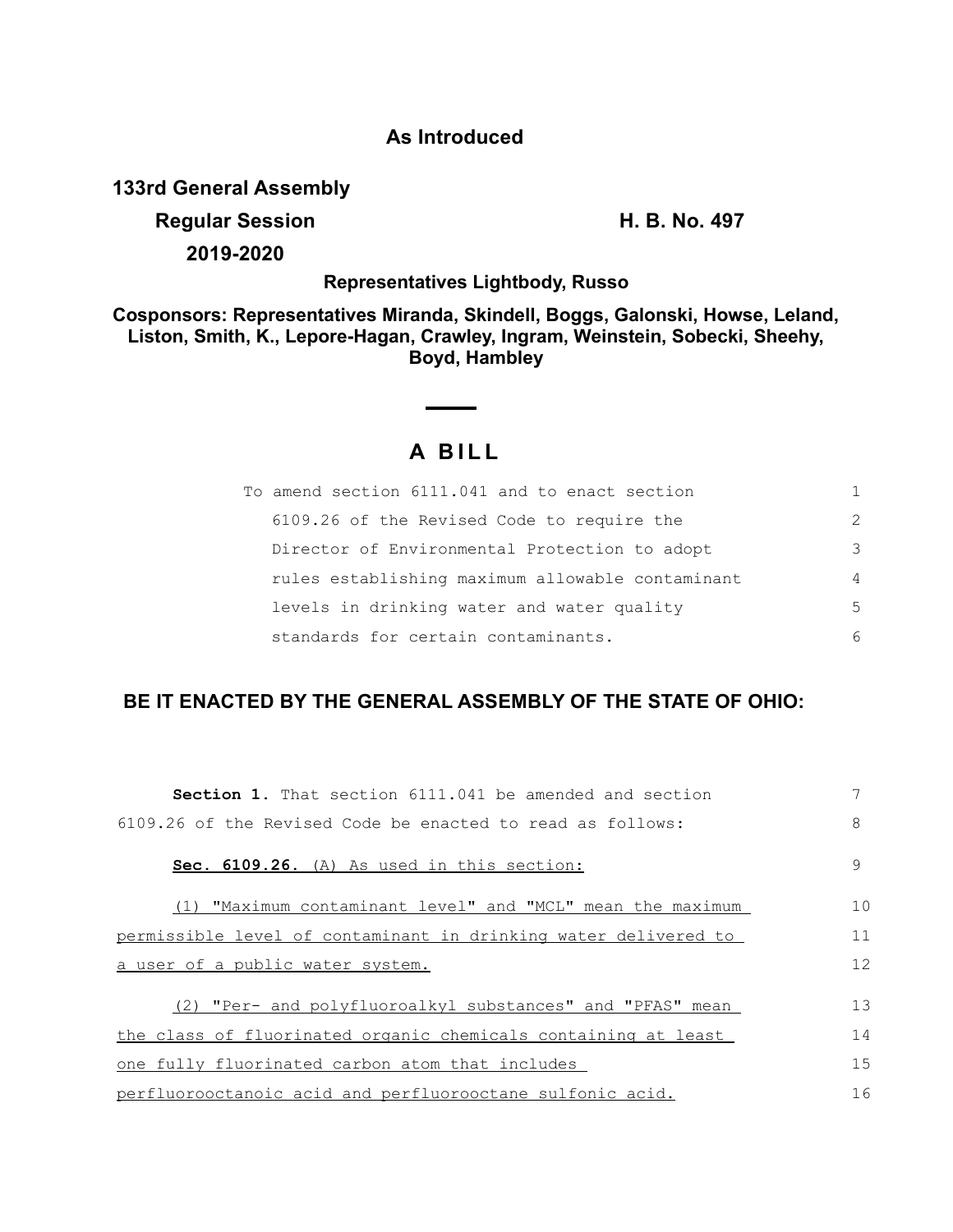| (B) (1) The director of environmental protection shall        | 17 |
|---------------------------------------------------------------|----|
|                                                               |    |
| adopt, and may amend and rescind, rules under Chapter 119. of | 18 |
| the Revised Code establishing a maximum contaminant level for | 19 |
| all of the following drinking water contaminants:             | 20 |
|                                                               |    |
| (a) PFAS. In establishing an MCL for PFAS, the director       | 21 |
| shall establish an individual MCL for each of the following:  | 22 |
| (i) Combined total PFAS;                                      | 23 |
| (ii) Perfluorooctanoic acid;                                  | 24 |
| (iii) Perfluorooctane sulfonic acid;                          | 25 |
| (iv) Any other individual PFAS, as determined necessary by    | 26 |
| the director.                                                 | 27 |
| (b) Chromium-6;                                               | 28 |
|                                                               |    |
| $(c)$ 1,4 dioxane.                                            | 29 |
| (2) When adopting rules under this section, the director      | 30 |
| shall consider all of the following:                          | 31 |
| (a) MCLs established by other states;                         | 32 |
| (b) Studies and scientific evidence reviewed by other         | 33 |
| states;                                                       | 34 |
| (c) Materials produced by the federal agency for toxic        | 35 |
| substances and disease registry;                              | 36 |
|                                                               |    |
| (d) Recent independent and government agency peer-reviewed    | 37 |
| scientific studies.                                           | 38 |
| (3) The director shall ensure that rules establishing MCLs    | 39 |
| under this section are both of the following:                 | 40 |
|                                                               | 41 |
| (a) Protective of public health, including the health of      |    |
| pregnant women, nursing mothers, infants, and children;       | 42 |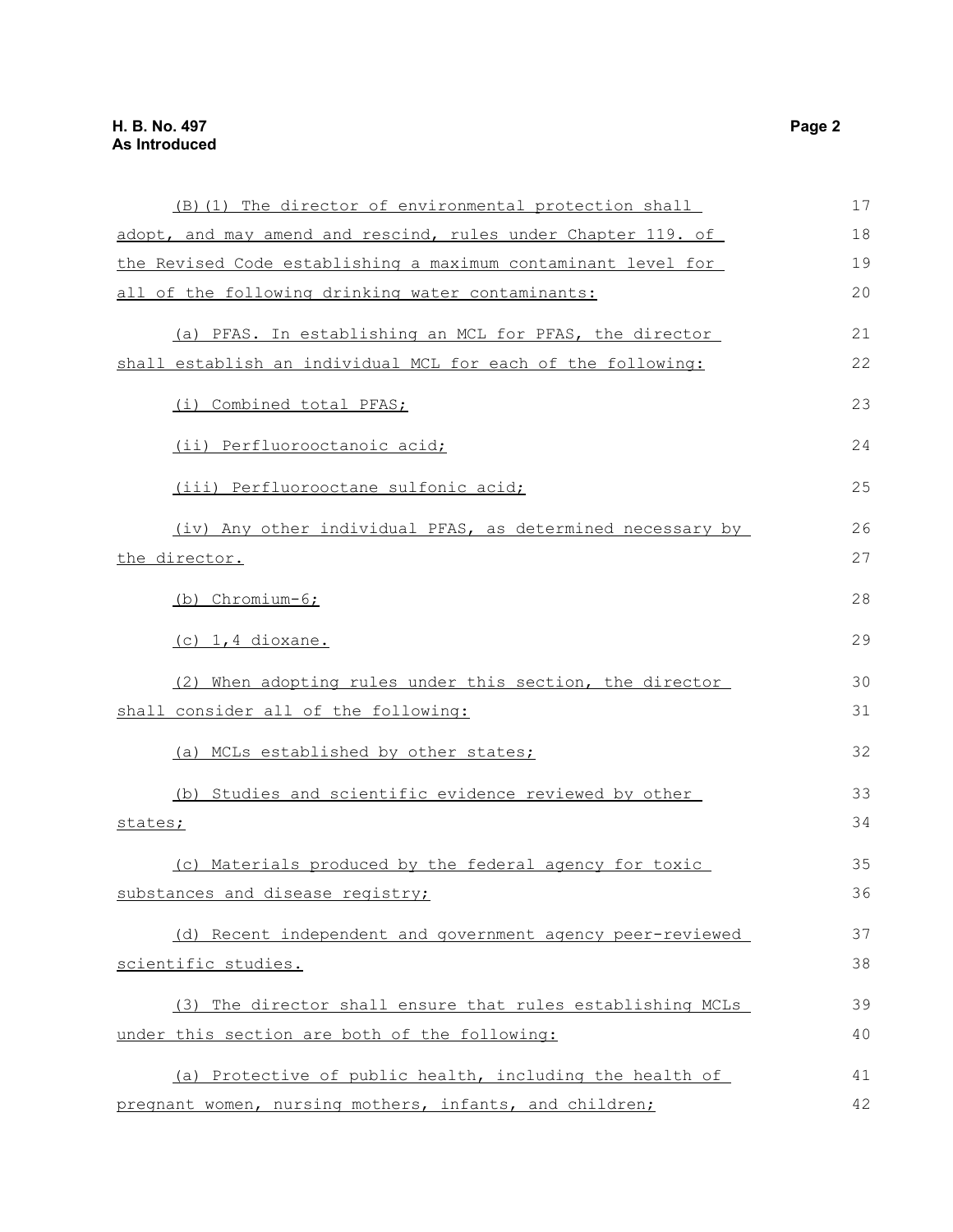| (b) Not less stringent than an MCL or health advisory            | 43 |
|------------------------------------------------------------------|----|
| established by the United States environmental protection        | 44 |
| agency.                                                          | 45 |
| (C) The director shall annually review rules adopted under       | 46 |
| this section and shall adopt, amend, or rescind any rules        | 47 |
| necessary to account for the most recent peer-reviewed           | 48 |
|                                                                  | 49 |
| scientific studies addressing the contaminants listed in         |    |
| division (B) (1) of this section.                                | 50 |
| (D) Division (F) of section 121.95 of the Revised Code           | 51 |
| does not apply to rules adopted under this section.              | 52 |
| Sec. 6111.041. (A) As used in this section, "PFAS" has the       | 53 |
| same meaning as in section 6109.26 of the Revised Code.          | 54 |
| (B) (1) In furtherance of sections $6111.01$ to $6111.08$ of     | 55 |
| the Revised Code, the director of environmental protection shall | 56 |
| adopt standards of rules establishing water quality to be-       | 57 |
| applicable to-standards for the waters of the state.-Such-       | 58 |
| standards shall be adopted pursuant to a schedule established,   | 59 |
| and from time to time amended, by the director, to apply to the  | 60 |
| various waters of the state, in accordance with Chapter 119. of  | 61 |
| the Revised Code. Such standards shall be adopted in accordance  | 62 |
| with section 303 of the "Federal Water Pollution Control Act"-   | 63 |
| and shall be designed to improve- The director shall adopt the   | 64 |
| rules in accordance with Chapter 119. of the Revised Code and    | 65 |
| section 303 of the "Federal Water Pollution Control Act." In     | 66 |
| adopting the rules, the director shall ensure that the rules are | 67 |
| designed to do both of the following:                            | 68 |
| (a) Improve and maintain the quality of such-the waters of       | 69 |
| the state for the purpose of protecting the public health and    | 70 |
| welfare, and to enable;                                          | 71 |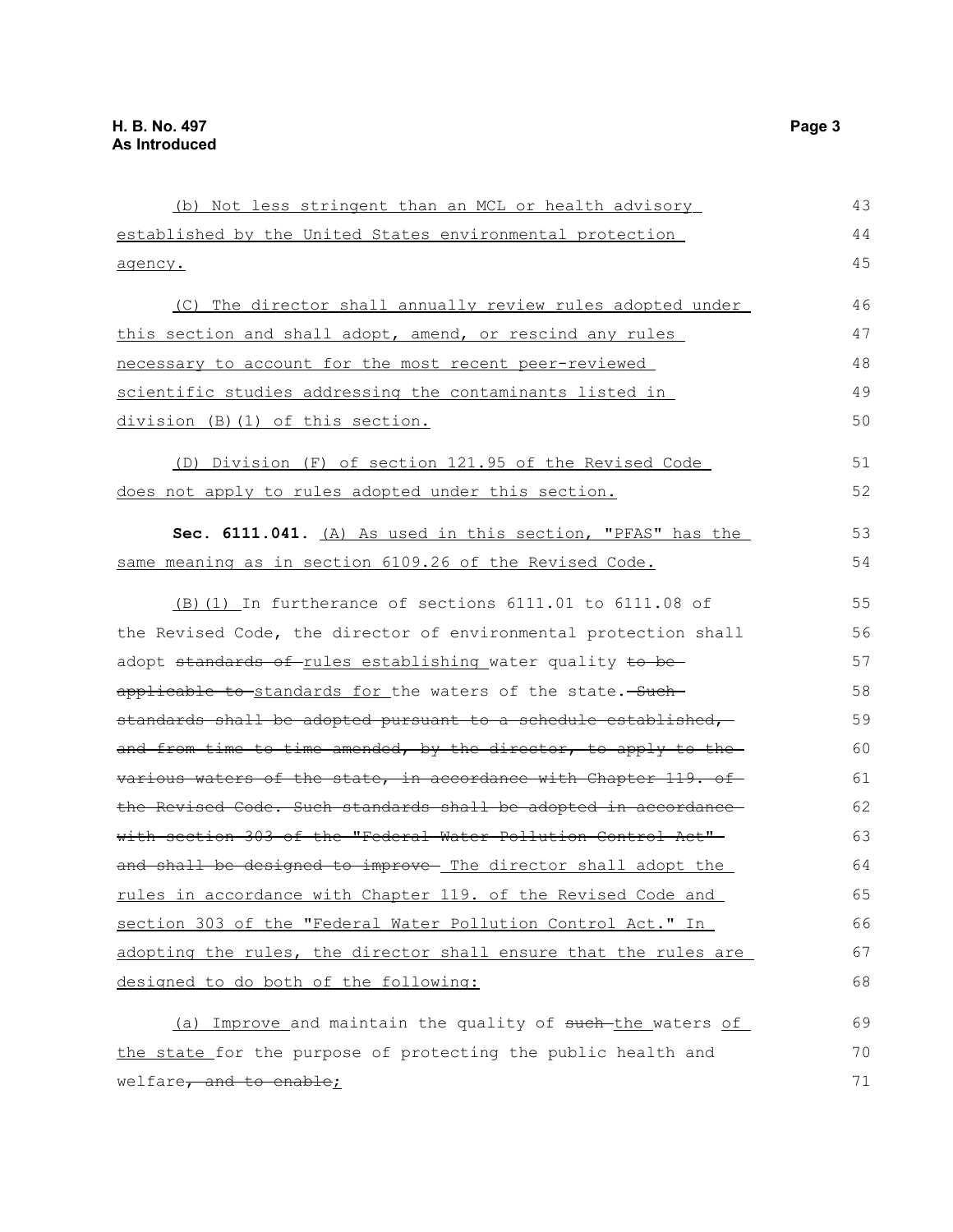(b) Enable the present and planned use of such the waters of the state for public water supplies, industrial and agricultural needs, recreational purposes, and the propagation of fish, aquatic life, and wildlife, and recreational purposes. Such standards may be amended from time to time as determined by the director. Prior to . 72 73 74 75 76 77

(2) Subject to division (D)(4) of this section, the director shall establish the standards according to an established schedule, however, the director may review and amend the standards from time to time as determined by the director. 78 79 80 81

(C) Before establishing, amending, or repealing standards of water quality standards under this section, the director shall, after due notice, conduct public hearings thereon. Notice of hearings shall specify the waters to which the standards relate, and the time, date, and place of hearing. 82 83 84 85 86

Standards of quality for the waters of the state(D)(1) In addition to standards established under this section for any other contaminants, the director shall include in the rules adopted under this section water quality standards for all of the following contaminants: 87 88 89 90 91

(a) PFAS. In establishing water quality standards for PFAS, the director shall establish an individual standard for each of the following: 92 93 94

(i) Combined total PFAS; (ii) Perfluorooctanoic acid; (iii) Perfluorooctane sulfonic acid; (iv) Any other individual PFAS, as determined necessary by

the director. 98 99

95

96

97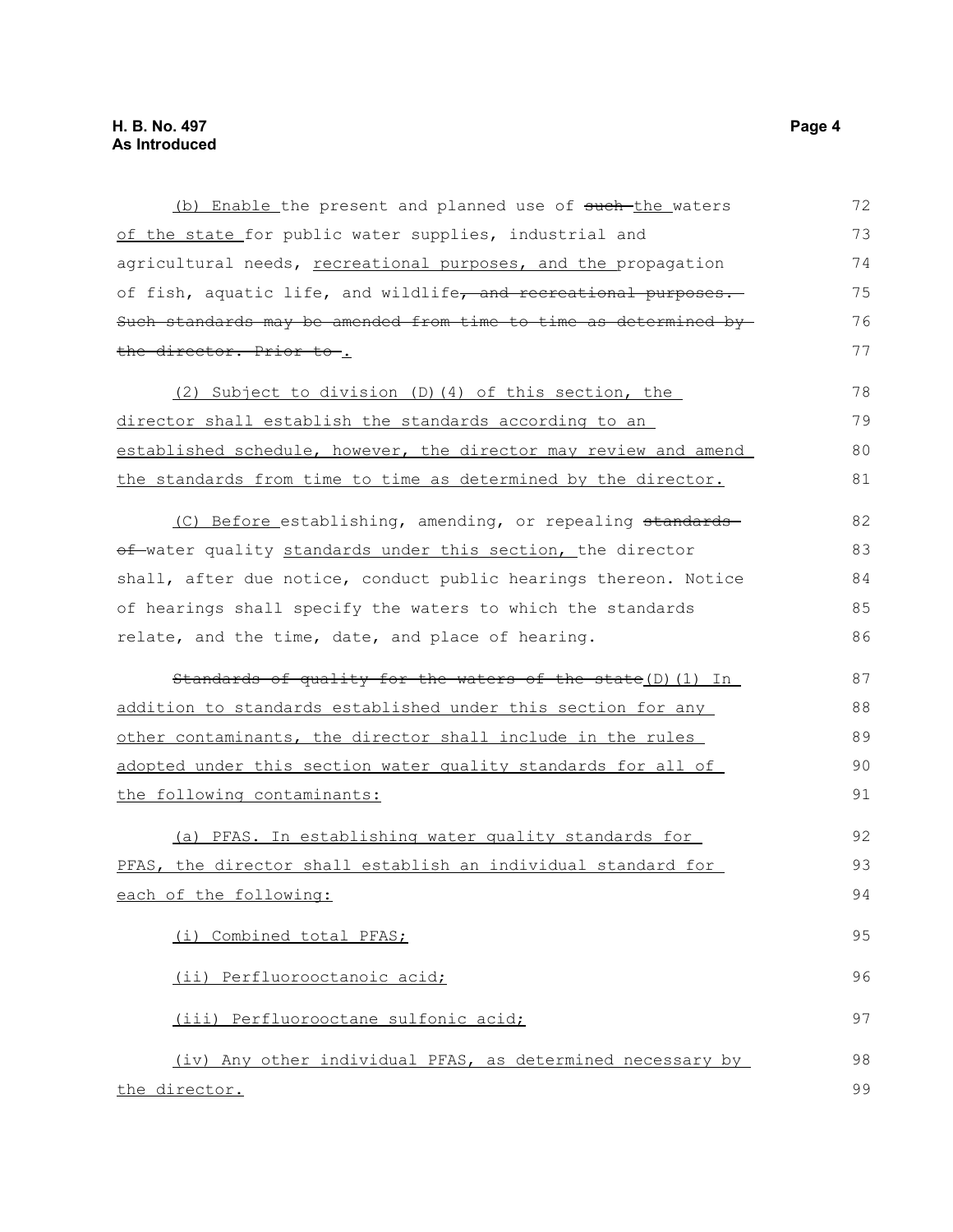| (b) Chromium-6;                                                   | 100 |
|-------------------------------------------------------------------|-----|
| $(c)$ 1,4 dioxane.                                                | 101 |
| (2) In adopting water quality standards for the                   | 102 |
| contaminants listed in division (D) (1) of this section, the      | 103 |
| director shall consider all of the following:                     | 104 |
| (a) Water quality standards established by other states;          | 105 |
| (b) Studies and scientific evidence reviewed by other             | 106 |
| states;                                                           | 107 |
| (c) Materials produced by the federal agency for toxic            | 108 |
| substances and disease registry;                                  | 109 |
| (d) Recent independent and government agency peer-reviewed        | 110 |
| <u>scientific studies.</u>                                        | 111 |
| (3) The director shall ensure that the water quality              | 112 |
| standards established for contaminants listed in division (D) (1) |     |
| of this section are both of the following:                        | 114 |
| (a) Protective of public health, including the health of          | 115 |
| pregnant women, nursing mothers, infants, and children;           | 116 |
| (b) Not less stringent than any water quality standards           | 117 |
| established by the United States environmental protection         | 118 |
| agency.                                                           | 119 |
| (4) The director shall annually review water quality              | 120 |
| standards for the contaminants listed in division (D) (1) of this | 121 |
| section and shall adopt, amend, or rescind them as necessary to   | 122 |
| account for the most recent peer-reviewed scientific studies      | 123 |
| addressing the contaminants.                                      | 124 |
| (E) Water quality standards established under this                | 125 |
| section, or any amendment or repeal thereof, become effective     | 126 |